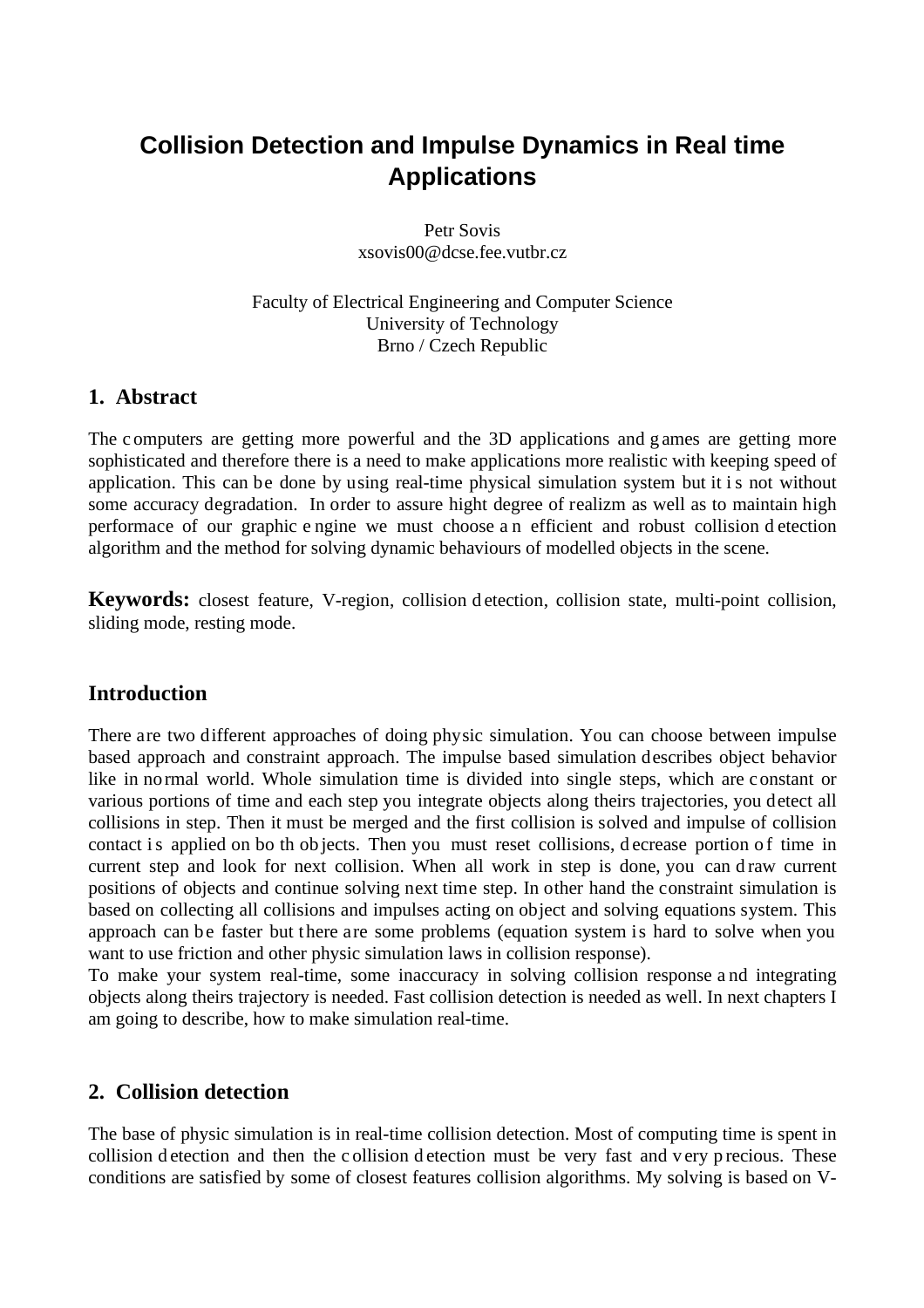clip collision system [1]. This s ystem is very easily updated to detect multi point collisions and therefore you can solve more collision states.

Object is assembled from vertexes, edges and faces. Each of these parts is basic feature and each feature has a subspace bounded by surfaces. These subspaces are called V-regions. All V-regions covers whole a rea a round object and are not i ntersected. This means, that point outside ob ject belong to one and only one V-region of object – and therefore point outside object points to only one feature on object (to whom V-region point belongs). This feature found on object is the closest feature on object to point.

The important thing is to save neighborhood of f eatures. Face is assembled from edges and therefore face has edges as neighbors. Each edge has two vertexes and two faces as neighbors. Each vertex has as neighbors all edges leading into him.

How to create V-regions to faces, edges and vertexes of object? Surfaces of V-region of face are created from edges of surface and are perpendicular to face it belongs. V-region of edge is created from 2 surfaces of neighboring faces and from surfaces created from directive vector of edge and points of edge. V-region of vertex is created from surfaces bounding n eighboring edges. The creation of V-regions of features is shown on next picture .



If you create V-regions of all features in ob ject, you can solve main closest-feature searching algorithm. The output of algorithm is pair of 2 closest features (one feature on each object). If you can see, the algorithm can be in 5 states, depending on current features on objects. States can be Vertex-Vertex, Vertex – Edge, Vertex – Face, Edge – Edge, Edge – Face. Other states are not enabled, because is not possible to get in these states. The algorithm is based on tracking along objects and searching if the neighbor feature is not closer than actual one. If it is, the current feature is updated to closer one. If no closer feature is found, the algorithm ends and the current pair of feature is result. The power of this algorithm is that it never cycles between two features and always ends even in states of penetration. The updates of current pair of features is not simple and each state needs special solving. For example state vertex-vertex: Assign current vertex of object 1 as V1 and current vertex of object 2 as V2. Then search if V2 lies behind at least one surface of V-region of V1. If it is true, feature V1 is updated to neighbor edge corresponding to surface of V-region of V1 that V2 is lying behind. If it is false, take V2 and test the same for V1's V-region surfaces and update features in the same way. Other states are more complicated and the complete solution is in [1].

Furthermore the algorithm returns the closest pair of features on both objects you are testing against collision. Even in penetration states, the return is correct. Than you can extend algorithm with other features. The algorithm returns only these combination of pairs: Vertex –vertex, Vertex – edge,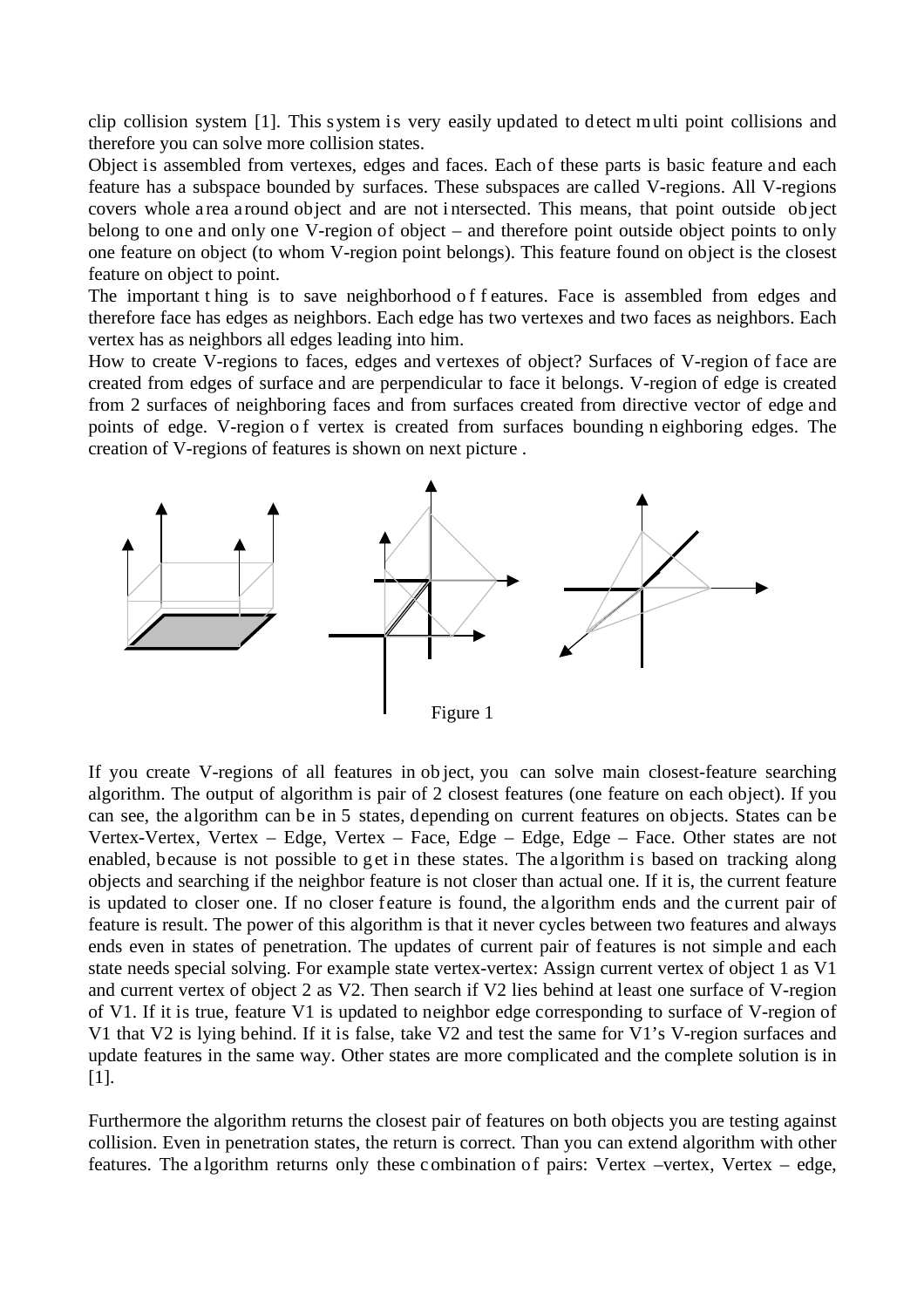Vertex – face, Edge- Edge, however the real collision occurs only in two states: Vertex – face and Edge-Edge states. Other states aren't real collision, but you must handle these states.

## **2.1 Collision response**

As it was s aid, you can ob tain four states from collision d etection. We a lways s olve c ollision response of two objects as collision of face and vertex and other states of collision we must convert into this state. Next pictures show the conversion of other states and also response in common state – Vertex –Face.

### 2.1.1 Vertex-Face collision



Figure 2

The most interesting thing of collision detection is point of collision **P** and normal of colliding face **n**.

## 2.1.2 Vertex – Vertex collision



colliding vertexes (P1 of Object1 and P2 of Object2) creates surface of normal **n** (equal to vector P1,P2) and collision point (one of P1,P2 or average of P1,P2)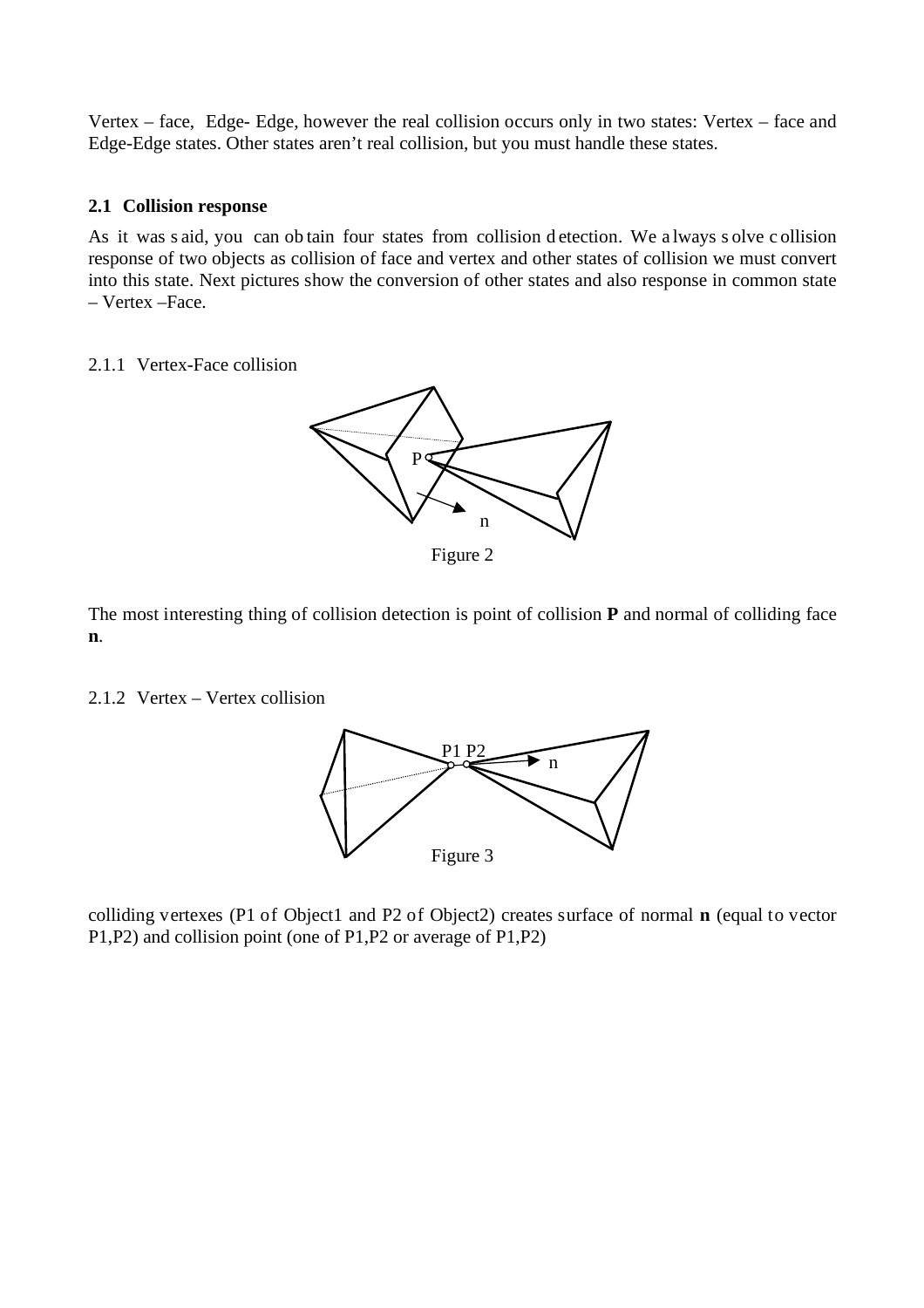#### 2.1.3 Vertex – Edge collision



To solve this state you must find the closes point **X** on edge **E** to vertex **V**. If you have done it, you can make normal of collision  $n = X - E$  and point of collision one of E,X or average of them.

2.1.4 Edge –Edge collision



You must find one of the closest points on one edge to another (X on E1 closest to E2 or X on E2 closest to E1). Then you have point of collision. The normal of collision **n** is vector multiplication of directional vectors of **E1** and **E2**, bu t you must be sure that t he vector **n** leads from basic collision edge to other edge (vector multiplication can give result in both directions, but only one is correct). For example you have **E2** as the base edge. Then you obtain by vector multiplying **n** or **n'**. To choose the correct one test the **n** and **n'** against normal of one of neighbor faces of E2 – F1 or F2. The a ngle of **n,F1** and the a ngle of **n,F2** must be less than 90 d egrees (applying scalar multiplication ).

After this processing you h ave c ollision no rmal **n** and collision po int **P**. Then you can solve collision by the c ommon way. The impulse separating bo th ob jects from each o ther acting in collision normal n and his value is j. You can solve j in this way (summarizing results of [BAR])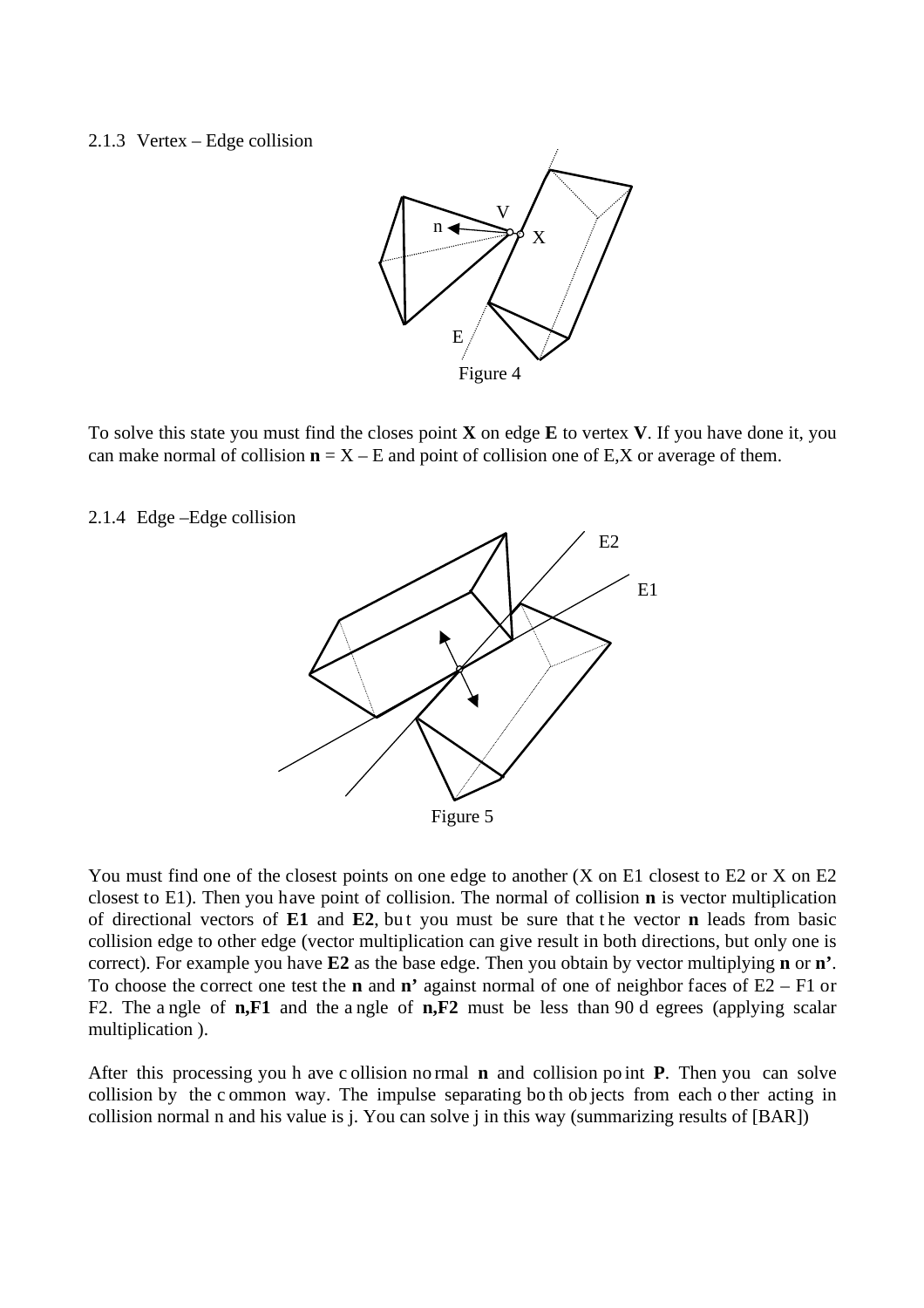|        | $-(1 \ e) v_{rel1} n$                                                                                                                    |
|--------|------------------------------------------------------------------------------------------------------------------------------------------|
|        | $nn(\frac{1}{M_1} \frac{1}{M_2})$ $\frac{(r_1 \times n)^2}{J_1} \frac{(r_2 \times n)^2}{J_2}$                                            |
|        |                                                                                                                                          |
| Where: |                                                                                                                                          |
| M1, M2 | are the masses of objects,                                                                                                               |
| J1, J2 | are the inertia tensors of objects                                                                                                       |
| r1, r2 | are vectors from center of masses of objects to colliding point P                                                                        |
| e      | is reflection factor, it can be 0 for no reflection till 1 for perfect reflection<br>is relative velocity of colliding points of objects |

and velocities **v1** and **v2** are absolute velocities in colliding point for object 1 and object 2. They can be counted from linear velocity of object **vlin**(t) and angular velocity **vang**(t) and vector **r** (point of collision  $P$  – center of mass of object).  $v(t) = \text{vlin}(t) + r(t)$  x vang (t).

Now apply impulse  $I = j^*n$  to both objects and obtain new values of linear velocity and angular velocity.

# **2.2 Collision determination**

Even if collision between two objects is determined, it could not be real because the distance can increase – the object is getting farther from other object. Then you cannot apply collision impulse on ob jects and must l eave objects without change. This state ca n b e determined from relative velocity vrel, when  $vrel < 0$ . If  $vrel > 0$ , then collision really happens.

## **2.3 Collision time searching**

When you do phy sic simulation you have to know the exact time of collision and you must solve collision b efore penetration h appens. This is a problem, b ecause this s earching can n ever ends. Declare  $d(t)$  as the precious minimum distance of two objects, which are colliding in next time. You are looking for the root (zero distance) of function  $d(t)$ . If it is possible it should be the first root, because the function  $d(t)$  can p ass zero d istance many times. Next picture shows the possible behavior of d(t) in time.



We recognize collision as the state that in  $t = 0$  d(t) > 0 and in  $t = dt$  is  $d(t) < 0$ . Then you can use standard methods of root finding. From the test the Newton method with some linear correction (10% linear decrement of  $d(0)$ ) is fast enough. But the problem is, that the collisions can happen shortly after each other. For example ball is between two faces and reflects quickly from one to other. If the ball is the nearly same size as the hole, where it is in, then collisions will come very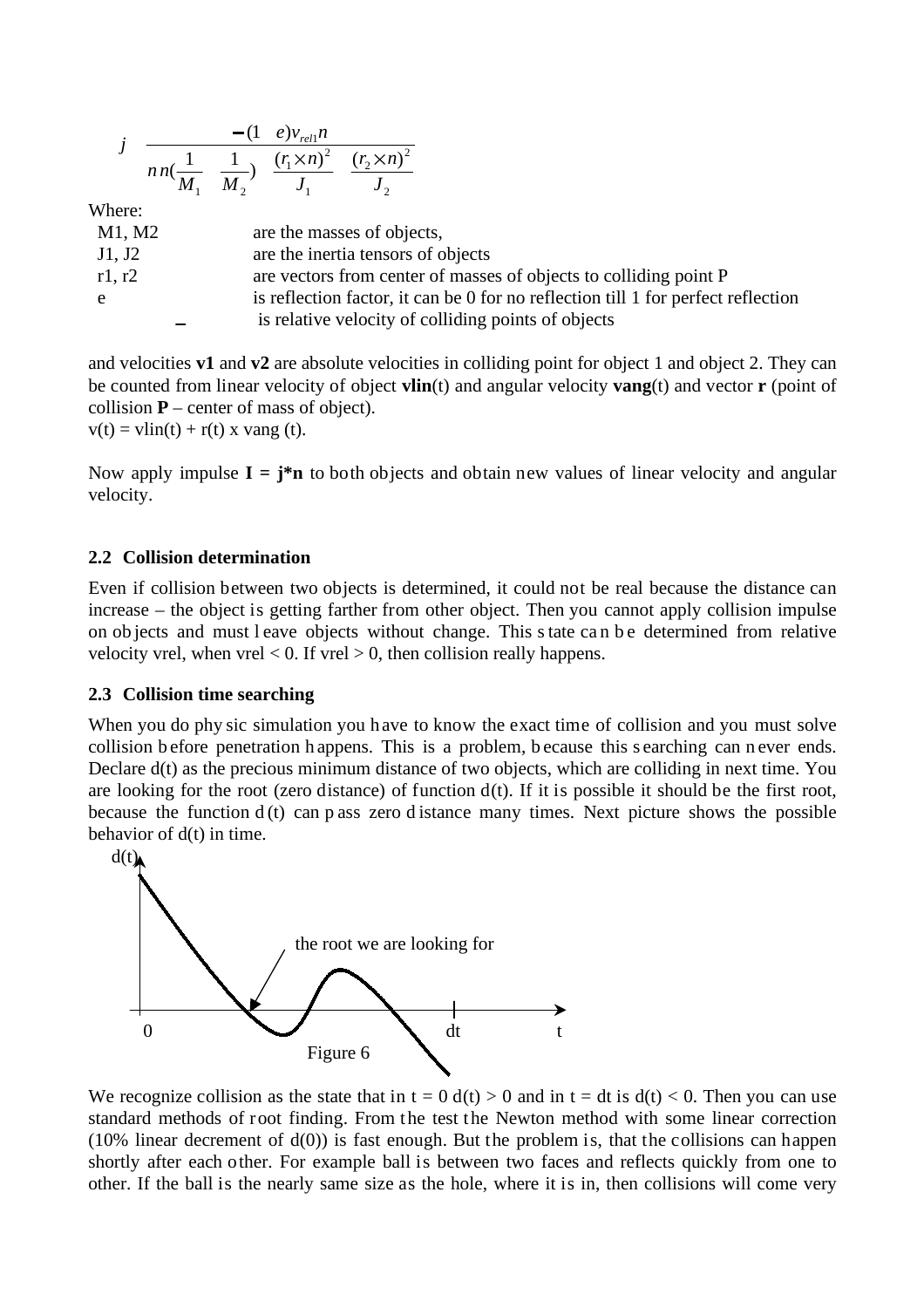often. Then system does only integration and even powerful computers slow down. Next problem is, that if you start root finding with  $d(0) < 0$  (objects are in penetration) then the root finding never ends, this mean you must avoid penetrations of objects and always solve collisions in some time before the penetrations happen. These situations are solved by next algorithms.

The root finding is slow, because if you want to get  $d(t)$ , you must perform collision check and then obtain d(t) from closest features. By establishing collision window you can avoid this situations. Declare 2 d ifferent distances form object epsilon1 and epsilon2, where epsilon2 is greater than epsilon1 and both are greater than zero distance. When  $d(t)$  of objects is less than espilon2 and greater than epsilon1 than you can solve collision in time t directly, but if the  $d(t)$  is less than epsilon1 than you must find t in which  $d(t)$  is greater than epsilon1 and is less than starting time t = 0. But this is more simple than root finding in every time collision occurs.



Figure 7

## **2.4 Multi point collision**

Next step of collision response optimalization is to find more than one colliding point. In real situations many collisions are face to face, but the collision detection system cannot return state face-face, so you must append some short code to obtain all point of collision (including collision edge-face, face-face).



Figure 8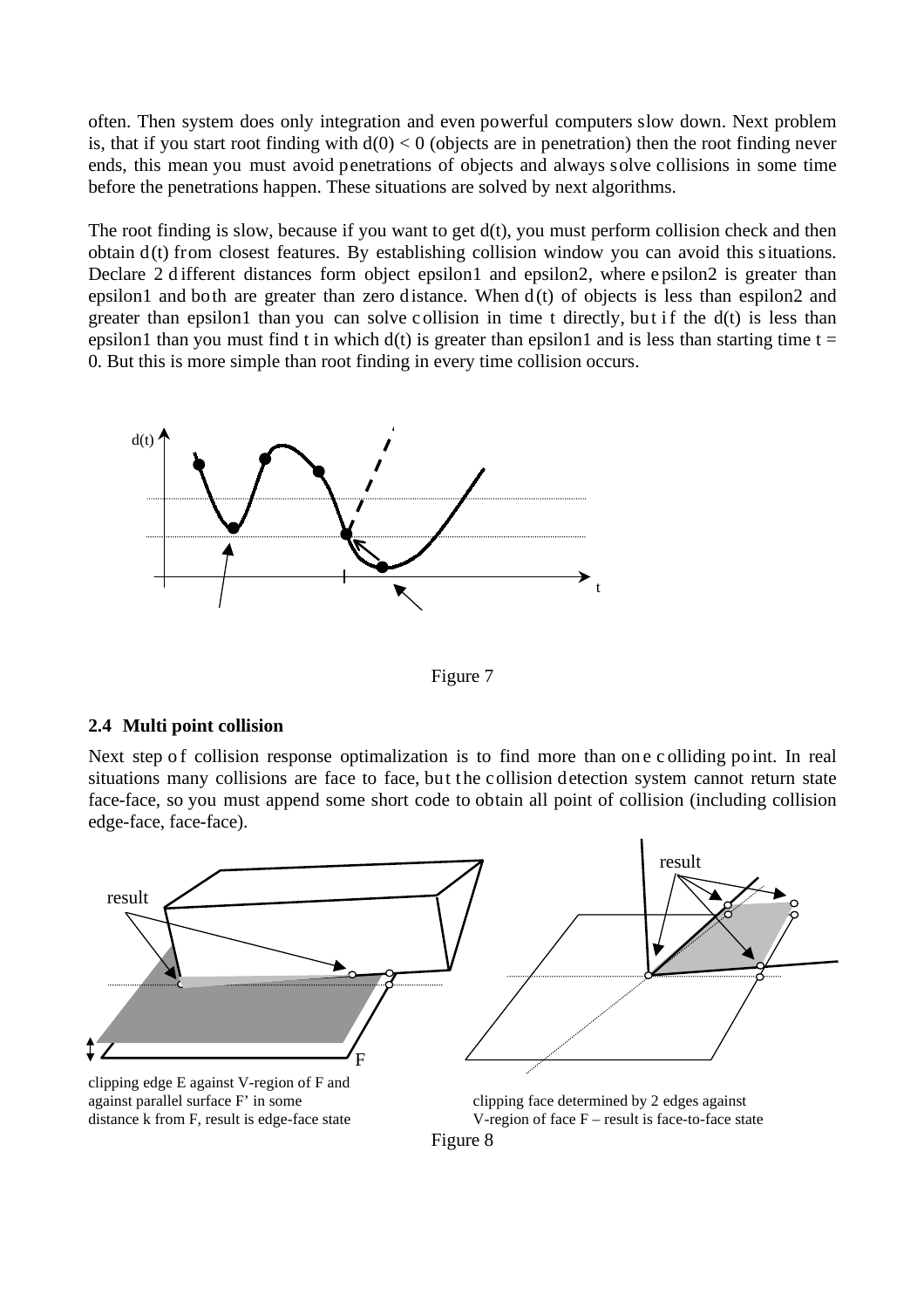From state Vertex-Face test all edges leading from vertex against face of collision and test the angle of normal of face and directional vector of each edge. If angle is less than some constant, than edge lies on face and only work to be done is clip edge against V-region of face and parallel surface to face of collision at some distance (distance k). If more than one edge has angle with face less than constant, than face between edges lies on o ther f ace. Than you must clip face against collision face's V-region and face F' (face in distance K) and obtain set of collision points.

In that way you ob tain complete set of collision po ints of object and o thers. The goal of this counting is detection of sliding mode (2 objects are sliding at each other) and detection of resting mode (one object lies on others).

Other goal is in that after applying impulse on every colliding points we separate objects for whole step and other collision in this step cannot occur (because we apply gravity and external force only once per a step). Exception is when other collision throw object back and collision occurs again.

### **2.5 Resting mode detection**

Resting object mode is mode when the object lies on other object (objects). Then you don't need to recount collisions with objects that object lies on. Realize that object has a center of mass and kinetic energy. When the center of mass and vector of external forces acting on it (like gravity and some other field) points into projections of colliding points and the kinetic energy is less than some value, then object cannot move and can become in resting mode. Resting mode is possible recount after all collisions responses (it is not possible to evaluate it without collision).



Now it is problem to make convex cover from set of points and determine if center of mass lies inside this convex cover.